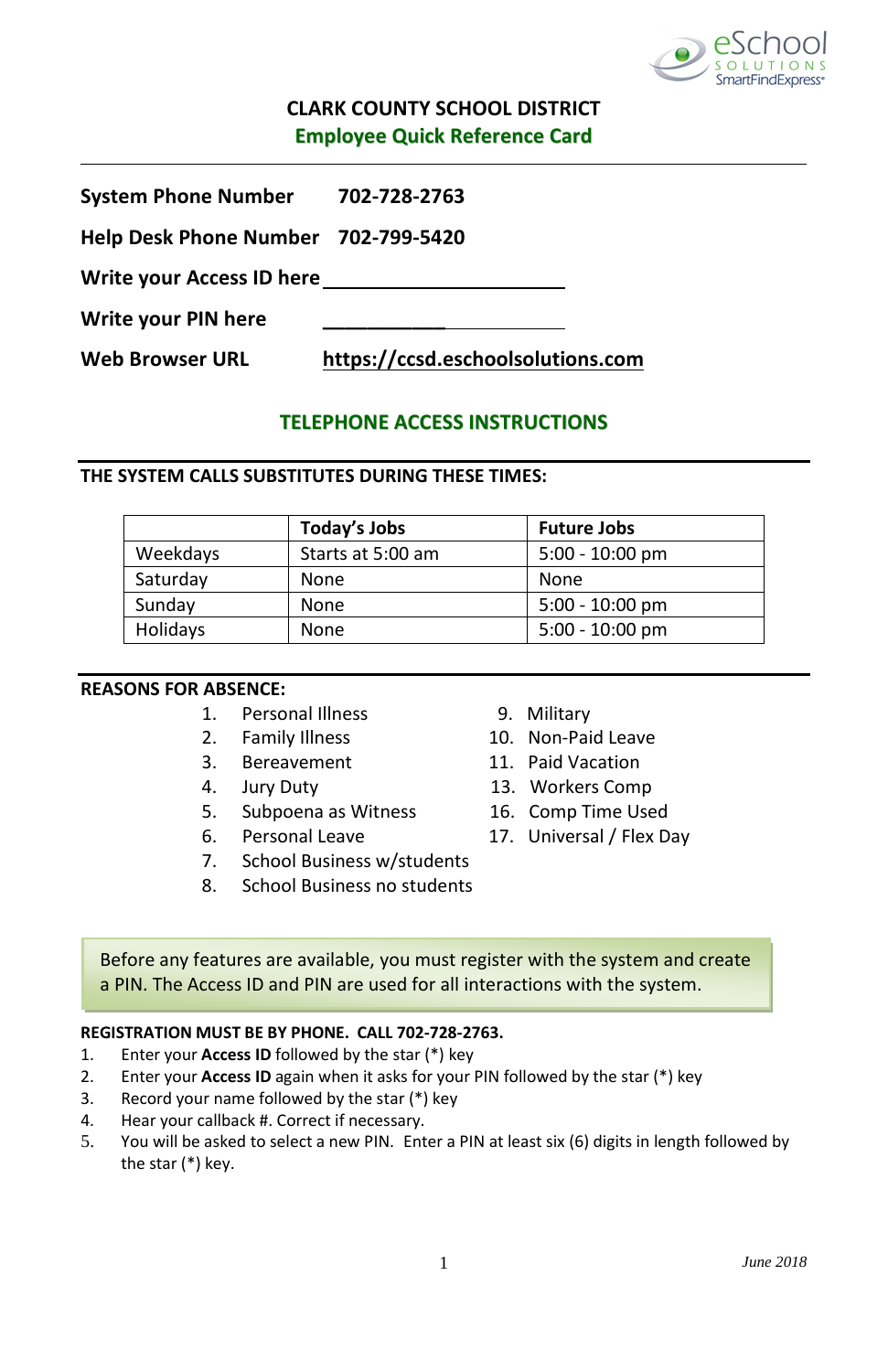

## **TELEPHONE ACCESS INSTRUCTIONS**

- 1. Enter your **Access ID** followed by the star (\*) key
- 2. Enter your **PIN** followed by the star (\*) key

#### **MENU OPTIONS**

- **1 – Create an Absence**
- **2 – Review, Cancel Absence or Modify Special Instructions**
- **3 – Review Work Locations and Job Descriptions**
- **4 – Change PIN, Re-record Name**
- **9 – Exit and hang-up**

# **TO CREATE AN ABSENCE**

- 1. Enter dates for the absence **PRESS 1** if the Absence is only for today **PRESS 2** if the Absence is only for tomorrow **PRESS 3** to Enter the dates and times for the absence
- 2. If you pressed 3 to Enter Dates and time Enter Start Date **PRESS 1** to Accept the date offered **PRESS 2** to Enter start date (MMDD)
- 3. Enter the reason from page 1 followed by the star (\*) key or wait for a list of reasons
- 4. Record Special Instructions **PRESS 1** to Record special instructions*.* Press the star (\*) key when done **PRESS 2** to Bypass this step
- 5. **PRESS 1** to Request a particular substitute

Enter the substitute access ID, followed by the star (\*) key **PRESS 1** to Accept requested substitute **PRESS 1** if the Substitute has not already agreed to work the assignment **PRESS 2** if the Substitute has already agreed to work and does not need to be

called

**PRESS 2** to Bypass requesting a substitute

6. Complete Absence **PRESS 1** to Receive the job number *Record the Job Number. The Job Number is your confirmation.*

#### **TO REVIEW/CANCEL ABSENCE OR MODIFY SPECIAL INSTRUCTIONS**

1. Hear the job information **PRESS 1** to Hear absence information again **PRESS 2** to Modify special instructions  **PRESS 3** to Cancel the absence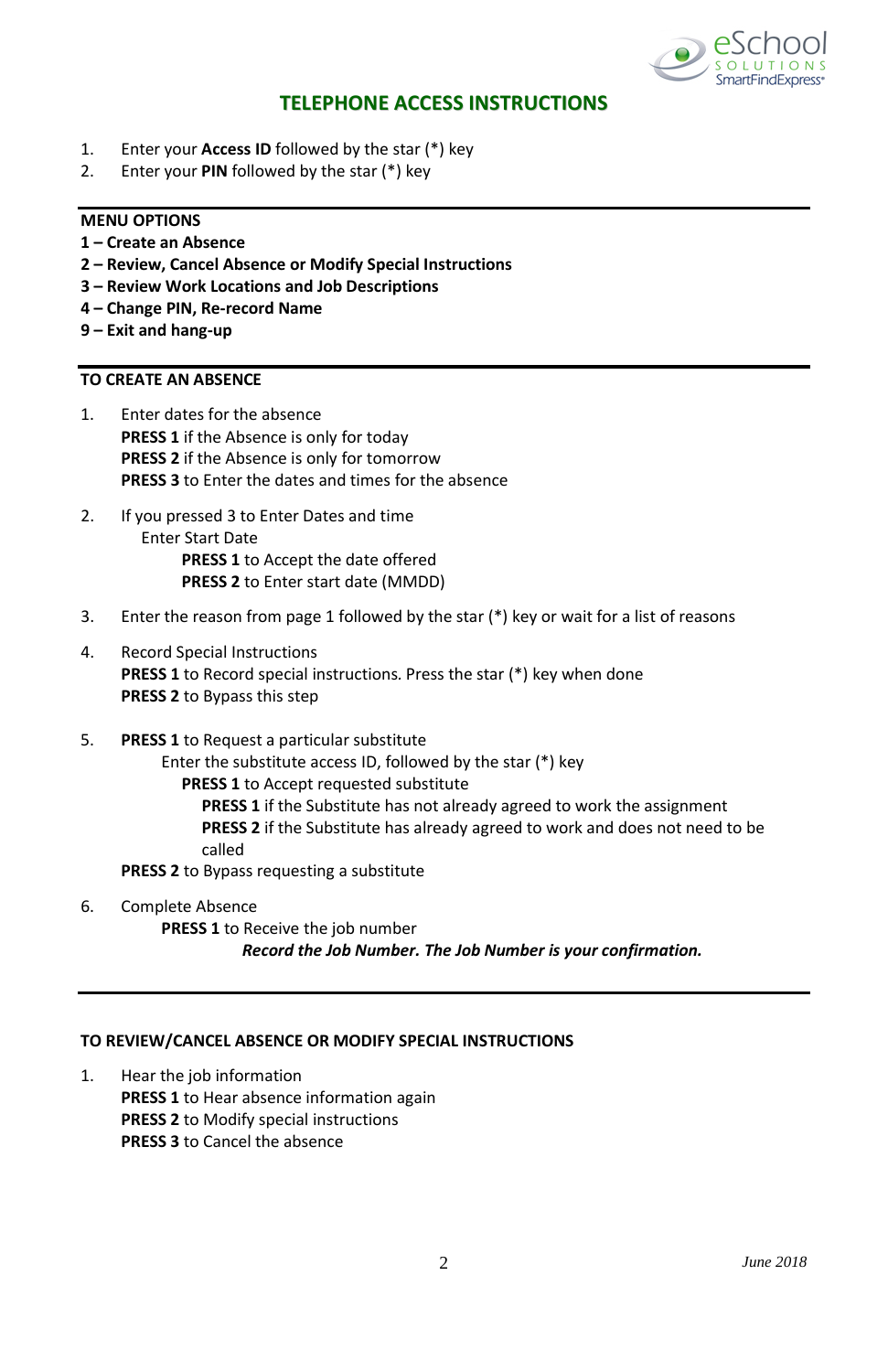

2. If you **pressed 3** to Cancel the job

**PRESS 1** to Confirm the cancellation request

If a substitute is assigned to the absence

**PRESS 1** for the System to call the assigned substitute

**PRESS 2** to Not have the system call the substitute

Once you confirm a request to cancel the job, you **MUST** wait for the system to say *"Job Number has been cancelled."*

## **TO CHANGE PIN or RE-RECORD NAME**

1. **PRESS 1** to Change your PIN **PRESS 2** to Change the recording of your name

## **WEB BROWSER ACCESS INSTRUCTIONS**

## **SIGN IN https://sems.hrd.ccsd.net**

Open your browser and access the SmartFind*Express* Sign In page. Enter your Access ID and PIN.

## **PIN REMINDER**

The "Trouble Signing In" link supports users who want to log into the system, but have forgotten their PIN. When this link is selected, the system displays the PIN Reminder Request page. The user's Access ID and the security code being displayed must be entered on this page. **Note:** *You must be registered with the system and have a valid email address in your profile to use this option..*

## **PROFILE**

**Email**

Enter or change email address.

**Change Password**

• Enter your current PIN followed by a new PIN twice and click Save.

## **TO CREATE AN ABSENCE**

Choose the *Create an Absence* link

### *Important Note: Items in Bold are required to complete an Absence.*

- **Select the Location** 
	- **Select the Classification**
		- o Choose from the drop-down menu
- **Select the Reason for this absence from the drop-down menu**
- **Select Start and End Dates for your absence**
	- o Enter the dates with forward slashes (MM/DD/YYYY) or use the calendar icon

### • **Select Start and End Times for your absence. Default times are listed**

- o To change defaults, enter time in HH:MM am or pm format
- o Ensure that the correct time is entered.
- o Multiple Day (Recurring) Absence.
- o Your default work schedule is shown. Remove the checkmark(s) from the Work Days boxes that do not apply to this absence
- o Modify daily schedule and/or times for absence and substitute